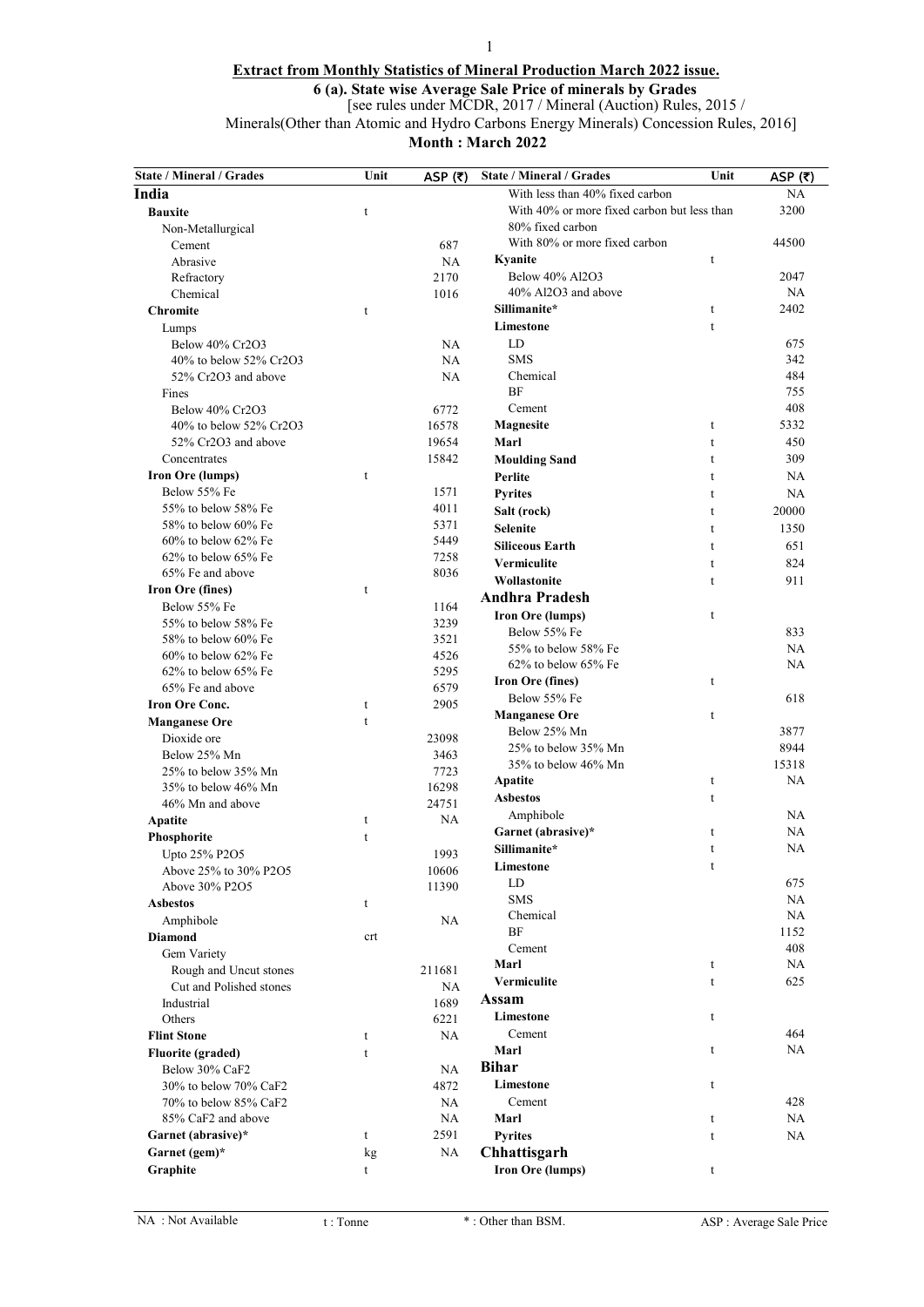### 2

# Extract from Monthly Statistics of Mineral Production March 2022 issue.

6 (a). State wise Average Sale Price of minerals by Grades

[see rules under MCDR, 2017 / Mineral (Auction) Rules, 2015 /

Minerals(Other than Atomic and Hydro Carbons Energy Minerals) Concession Rules, 2016]

Month : March 2022

| <b>State / Mineral / Grades</b> | Unit        | ASP $(5)$ | <b>State / Mineral / Grades</b>             | Unit         | ASP (₹)   |
|---------------------------------|-------------|-----------|---------------------------------------------|--------------|-----------|
| 55% to below 58% Fe             |             | NA        | Cement                                      |              | 408       |
| 58% to below 60% Fe             |             | <b>NA</b> | Marl                                        | t            | NA        |
| $60\%$ to below $62\%$ Fe       |             | <b>NA</b> | Salt (rock)                                 | $\mathbf t$  | 20000     |
| 62% to below 65% Fe             |             | 6125      | Jammu & Kashmir                             |              |           |
| 65% Fe and above                |             | 8099      | Limestone                                   | t            |           |
| Iron Ore (fines)                | t           |           | LD                                          |              | NA        |
| Below 55% Fe                    |             | <b>NA</b> | <b>BF</b>                                   |              | NA        |
| 55% to below 58% Fe             |             | <b>NA</b> | Cement                                      |              | 408       |
| 58% to below 60% Fe             |             | 3638      | Marl                                        | t            | NA        |
| 60% to below 62% Fe             |             | 4970      | <b>Jharkhand</b>                            |              |           |
| $62\%$ to below $65\%$ Fe       |             | 5837      | <b>Bauxite</b>                              | $\mathsf{t}$ |           |
| 65% Fe and above                |             | 6636      | Non-Metallurgical                           |              |           |
| Graphite                        | $\mathbf t$ |           | Cement                                      |              | NA        |
| With less than 40% fixed carbon |             | <b>NA</b> | Abrasive                                    |              | <b>NA</b> |
| Limestone                       | $\mathbf t$ |           | Refractory                                  |              | 818       |
| LD                              |             | <b>NA</b> | Iron Ore (lumps)                            | t            |           |
| <b>BF</b>                       |             | 739       | Below 55% Fe                                |              | 1938      |
| Cement                          |             | 408       | 55% to below 58% Fe                         |              | <b>NA</b> |
| Marl                            | t           | <b>NA</b> | 58% to below 60% Fe                         |              | <b>NA</b> |
| <b>Moulding Sand</b>            | $\mathbf t$ | 309       | $60\%$ to below $62\%$ Fe                   |              | NA        |
| Goa                             |             |           | $62\%$ to below $65\%$ Fe                   |              | <b>NA</b> |
| Iron Ore (lumps)                | t           |           | 65% Fe and above                            |              | NA        |
| Below 55% Fe                    |             | <b>NA</b> | Iron Ore (fines)                            | t            |           |
| 55% to below 58% Fe             |             | NA        | Below 55% Fe                                |              | 742       |
| 58% to below 60% Fe             |             | <b>NA</b> | 55% to below 58% Fe                         |              | NA        |
| 60% to below 62% Fe             |             | NA        | 58% to below 60% Fe                         |              | NA        |
| $62\%$ to below $65\%$ Fe       |             | NA        | $60\%$ to below $62\%$ Fe                   |              | NA        |
| 65% Fe and above                |             | NA        | 62% to below 65% Fe                         |              | NA        |
| Iron Ore (fines)                | $\mathbf t$ |           | <b>Manganese Ore</b>                        | t            |           |
| Below 55% Fe                    |             | <b>NA</b> | Dioxide ore                                 |              | NA        |
| 55% to below 58% Fe             |             | <b>NA</b> | Below 25% Mn                                |              | NA        |
| 58% to below 60% Fe             |             | NA        | 25% to below 35% Mn                         |              | NA        |
| 60% to below 62% Fe             |             | <b>NA</b> | 35% to below 46% Mn                         |              | <b>NA</b> |
| $62\%$ to below $65\%$ Fe       |             | NA        | 46% Mn and above                            |              | NA        |
| <b>Iron Ore Conc.</b>           | t           | NA        | <b>Flint Stone</b>                          | t            | NA        |
| Limestone                       | $\mathbf t$ |           | Graphite                                    | t            |           |
| LD                              |             | NA        | With less than 40% fixed carbon             |              | NA        |
| Gujarat                         |             |           | With 40% or more fixed carbon but less than |              | NA        |
| <b>Bauxite</b>                  | t           |           | 80% fixed carbon                            |              |           |
| Non-Metallurgical               |             |           | With 80% or more fixed carbon               |              | <b>NA</b> |
| Cement                          |             | 760       | Kyanite                                     | t            |           |
| Abrasive                        |             | NA        | Below 40% Al2O3                             |              | 2143      |
| Refractory                      |             | 2356      | Limestone                                   | t            |           |
| Chemical                        |             | 1018      | <b>BF</b>                                   |              | NA        |
| <b>Manganese Ore</b>            | t           |           | Cement                                      |              | 408       |
| Below 25% Mn                    |             | <b>NA</b> | Marl                                        | t            | NA        |
| <b>Fluorite (graded)</b>        | t           |           | Karnataka                                   |              |           |
| Below 30% CaF2                  |             | NA        | <b>Chromite</b>                             | t            |           |
| Limestone                       | t           |           | Lumps                                       |              |           |
| Chemical                        |             | 484       | Below 40% Cr2O3                             |              | NA        |
| <b>BF</b>                       |             | NA        | <b>Iron Ore (lumps)</b>                     | t            |           |
| Cement                          |             | 408       | Below 55% Fe                                |              | 2405      |
| Marl                            | t           | 356       | 55% to below 58% Fe                         |              | 4334      |
| Perlite                         | t           | NA.       | 58% to below 60% Fe                         |              | 4941      |
| <b>Himachal Pradesh</b>         |             |           | $60\%$ to below $62\%$ Fe                   |              | 4941      |
| Limestone                       | t           |           | 62% to below 65% Fe                         |              | 4941      |
| LD                              |             | 675       | 65% Fe and above                            |              | 4958      |
| <b>SMS</b>                      |             | 342       | Iron Ore (fines)                            | t            |           |
| Chemical                        |             | NA.       | Below 55% Fe                                |              | 995       |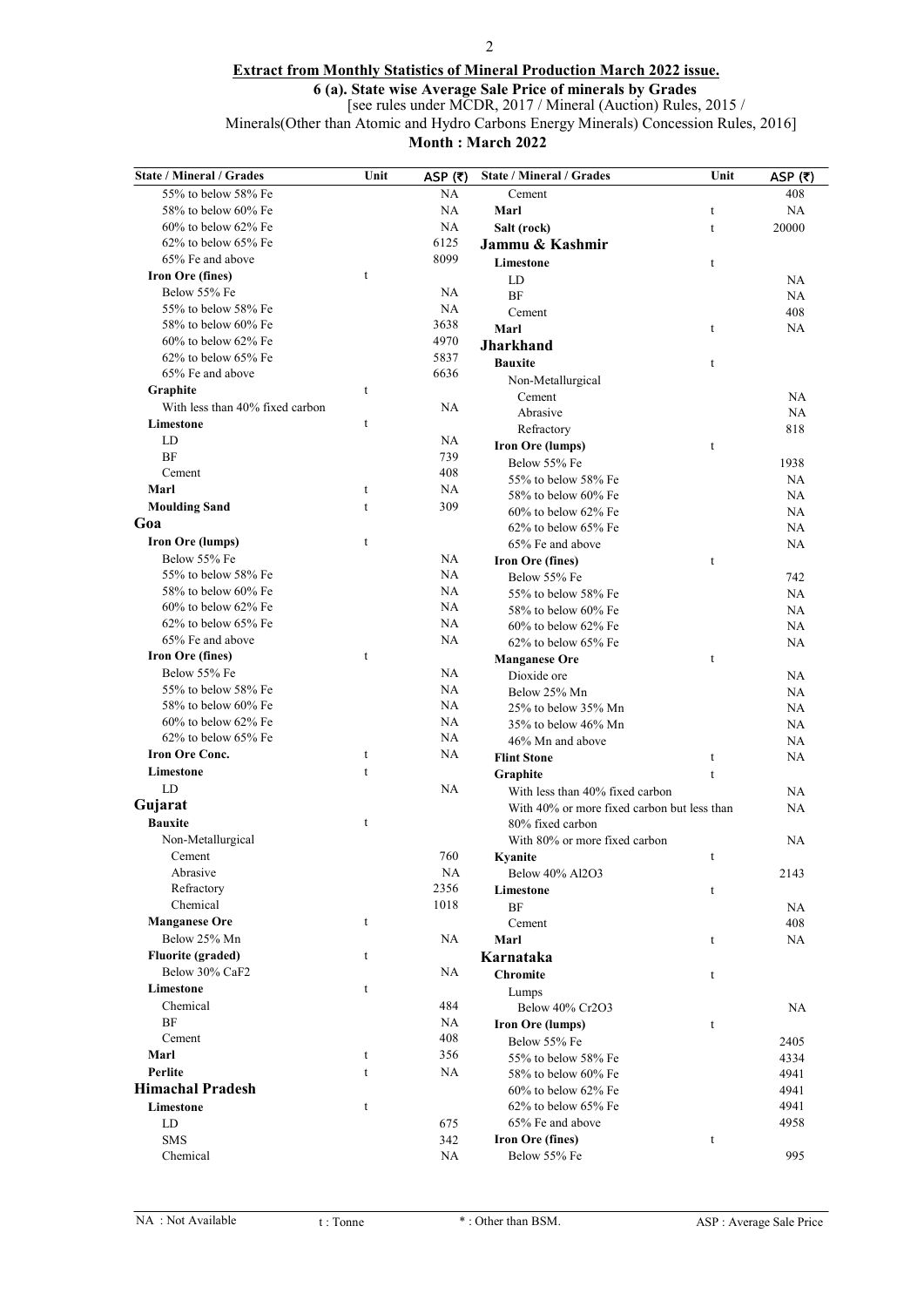### 3

# Extract from Monthly Statistics of Mineral Production March 2022 issue.

6 (a). State wise Average Sale Price of minerals by Grades

[see rules under MCDR, 2017 / Mineral (Auction) Rules, 2015 /

Minerals(Other than Atomic and Hydro Carbons Energy Minerals) Concession Rules, 2016]

Month : March 2022

| State / Mineral / Grades            | Unit         | ASP $(\bar{\tau})$ | <b>State / Mineral / Grades</b>           | Unit        | ASP $(5)$ |
|-------------------------------------|--------------|--------------------|-------------------------------------------|-------------|-----------|
| 55% to below 58% Fe                 |              | 2854               | BF                                        |             | 695       |
| 58% to below 60% Fe                 |              | 3388               | Cement                                    |             | 408       |
| $60\%$ to below $62\%$ Fe           |              | 4050               | Marl                                      | t           | NA        |
| $62\%$ to below $65\%$ Fe           |              | 4363               | Maharashtra                               |             |           |
| 65% Fe and above                    |              | 6311               | <b>Bauxite</b>                            | t           |           |
| <b>Manganese Ore</b>                | t            |                    | Non-Metallurgical                         |             |           |
| Below 25% Mn                        |              | 3035               | Cement                                    |             | 440       |
| 25% to below 35% Mn                 |              | 9657               | Iron Ore (lumps)                          | t           |           |
| 35% to below 46% Mn                 |              | 13427              | Below 55% Fe                              |             | 2424      |
| 46% Mn and above                    |              | <b>NA</b>          | 55% to below 58% Fe                       |             | 2424      |
| Kyanite                             | t            |                    | 58% to below 60% Fe                       |             | 4200      |
| Below 40% Al2O3                     |              | 1790               | $60\%$ to below $62\%$ Fe                 |             | NA        |
| Limestone                           | $\mathbf t$  |                    | 62% to below 65% Fe                       |             | 6350      |
| LD                                  |              | <b>NA</b>          | Iron Ore (fines)                          | t           |           |
| <b>SMS</b>                          |              | <b>NA</b>          | Below 55% Fe                              |             | 443       |
| BF                                  |              | 355                | 55% to below 58% Fe                       |             | 1557      |
| Cement                              |              | 408                | 58% to below 60% Fe                       |             | <b>NA</b> |
| <b>Magnesite</b>                    | t            | 7977               | 60% to below 62% Fe                       |             | <b>NA</b> |
| Marl                                | $\mathbf t$  | <b>NA</b>          | <b>Manganese Ore</b>                      | t           |           |
| Kerala                              |              |                    | Dioxide ore                               |             | 23098     |
| Sillimanite*                        | $\mathsf{t}$ | NA                 | Below 25% Mn                              |             | 1909      |
| Limestone                           | $\mathbf t$  |                    | 25% to below 35% Mn                       |             | 8509      |
| Cement                              |              | 1058               | 35% to below 46% Mn                       |             | 16882     |
| Marl                                | t            | <b>NA</b>          | 46% Mn and above                          |             | 23277     |
| <b>Madhya Pradesh</b>               |              |                    | <b>Fluorite (graded)</b>                  | t           |           |
| <b>Bauxite</b>                      | $\mathbf t$  |                    | 30% to below 70% CaF2                     |             | 4872      |
| Non-Metallurgical                   |              |                    | 70% to below 85% CaF2                     |             | NA        |
| Cement                              |              | 771                | 85% CaF2 and above                        |             | <b>NA</b> |
| Refractory                          |              | 3139               | Kyanite                                   | t           |           |
| Chemical                            |              | 839                | Below 40% Al2O3                           |             | 2525      |
| <b>Iron Ore (lumps)</b>             | $\mathsf t$  |                    | 40% Al2O3 and above                       |             | <b>NA</b> |
| Below 55% Fe                        |              | 460                | Sillimanite*                              | t           | 2402      |
| 55% to below 58% Fe                 |              | 2000               | Limestone                                 | $\mathsf t$ |           |
| 58% to below 60% Fe                 |              | 2200               | Chemical                                  |             | <b>NA</b> |
| $60\%$ to below $62\%$ Fe           |              | <b>NA</b>          | <b>BF</b>                                 |             | <b>NA</b> |
| <b>Iron Ore (fines)</b>             | $\mathbf t$  |                    | Cement                                    |             | 408<br>NA |
| Below 55% Fe                        |              | 479                | Marl                                      | t           |           |
| 55% to below 58% Fe                 |              | 852                | Meghalaya<br>Sillimanite*                 |             |           |
| 58% to below 60% Fe                 |              | NA                 |                                           | t           | NA        |
| $60\%$ to below $62\%$ Fe           |              | <b>NA</b>          | Limestone                                 | t           |           |
| <b>Iron Ore Conc.</b>               | t            | <b>NA</b>          | Chemical                                  |             | NA        |
| <b>Manganese Ore</b>                | t            |                    | Cement                                    |             | 408<br>NA |
| Below 25% Mn<br>25% to below 35% Mn |              | 3686               | Marl<br>Odisha                            | t           |           |
| 35% to below 46% Mn                 |              | 6180<br>15080      |                                           |             |           |
| 46% Mn and above                    |              | 25120              | <b>Chromite</b>                           | t           |           |
| Phosphorite                         | t            |                    | Lumps                                     |             |           |
| Upto 25% P2O5                       |              | 1103               | Below 40% Cr2O3<br>40% to below 52% Cr2O3 |             | NA<br>NA  |
| Above 25% to 30% P2O5               |              | NA                 | 52% Cr2O3 and above                       |             | NA        |
| Above 30% P2O5                      |              | <b>NA</b>          | Fines                                     |             |           |
| <b>Diamond</b>                      | crt          |                    | Below 40% Cr2O3                           |             | 6772      |
| Gem Variety                         |              |                    | 40% to below 52% Cr2O3                    |             | 16578     |
| Rough and Uncut stones              |              | 211681             | 52% Cr2O3 and above                       |             | 19654     |
| Cut and Polished stones             |              | NA                 | Concentrates                              |             | 15842     |
| Industrial                          |              | 1689               | Iron Ore (lumps)                          | t           |           |
| Others                              |              | 6221               | Below 55% Fe                              |             | 3763      |
| Limestone                           | t            |                    | 55% to below 58% Fe                       |             | 4389      |
| LD                                  |              | <b>NA</b>          | 58% to below 60% Fe                       |             | 5780      |
| <b>SMS</b>                          |              | 342                | $60\%$ to below $62\%$ Fe                 |             | 7193      |
| Chemical                            |              | 484                | $62\%$ to below $65\%$ Fe                 |             | 8341      |
|                                     |              |                    |                                           |             |           |